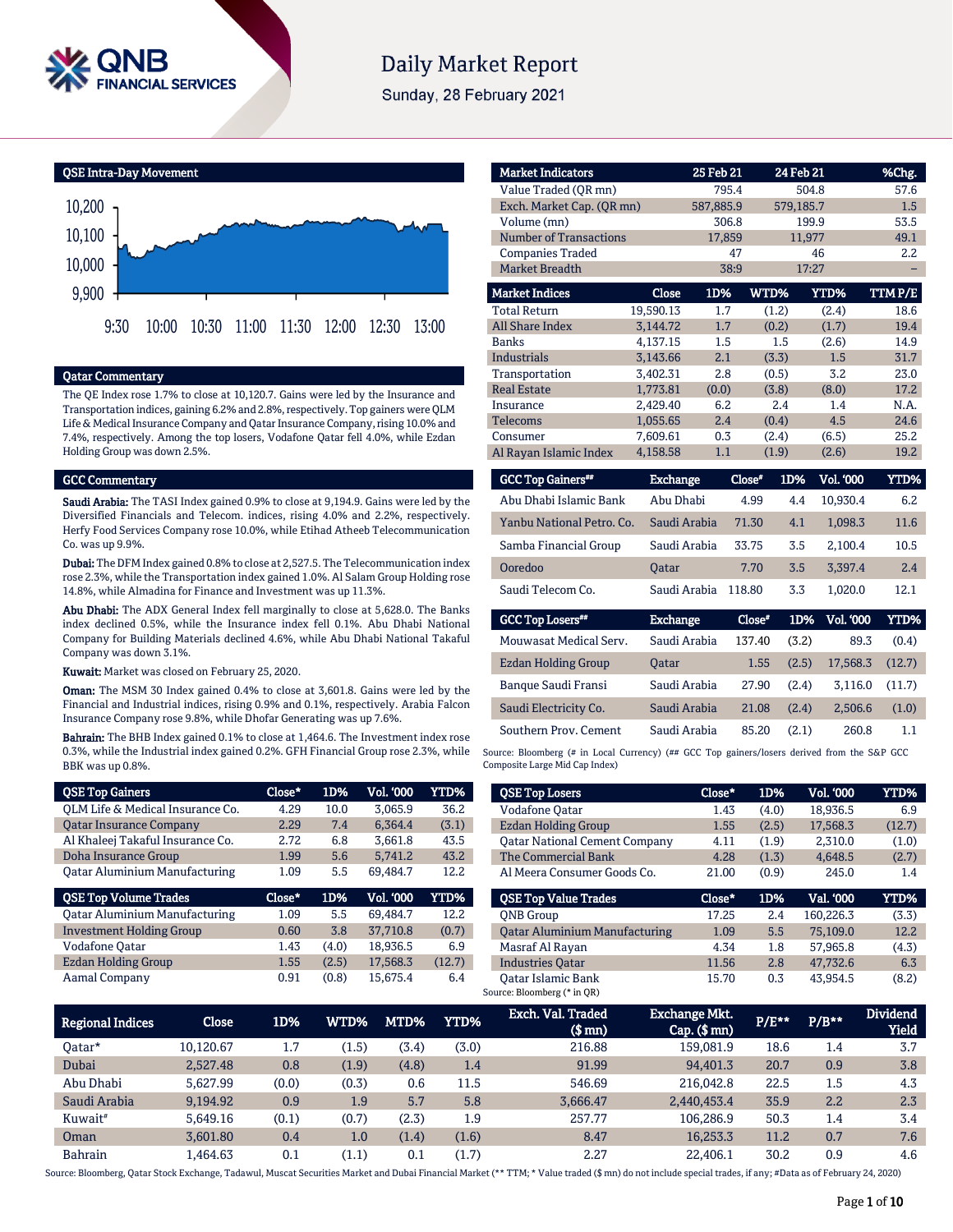# Qatar Market Commentary

- The QE Index rose 1.7% to close at 10,120.7. The Insurance and Transportation indices led the gains. The index rose on the back of buying support from Foreign shareholders despite selling pressure from Qatari, GCC and Arab shareholders.
- QLM Life & Medical Insurance Company and Qatar Insurance Company were the top gainers, rising 10.0% and 7.4%, respectively. Among the top losers, Vodafone Qatar fell 4.0%, while Ezdan Holding Group was down 2.5%.
- Volume of shares traded on Thursday rose by 53.5% to 306.8mn from 199.9mn on Wednesday. Further, as compared to the 30-day moving average of 174.6mn, volume for the day was 75.7% higher. Qatar Aluminium Manufacturing Company and Investment Holding Group were the most active stocks, contributing 22.6% and 12.3% to the total volume, respectively.

| <b>Overall Activity</b>        | Buy %* | Sell %* | Net (QR)         |
|--------------------------------|--------|---------|------------------|
| Oatari Individuals             | 25.52% | 36.17%  | (84,671,748.9)   |
| <b>Oatari Institutions</b>     | 13.12% | 11.23%  | 14,979,557.2     |
| Oatari                         | 38.64% | 47.40%  | (69, 692, 191.7) |
| <b>GCC</b> Individuals         | 0.40%  | 0.85%   | (3,574,314.0)    |
| <b>GCC</b> Institutions        | 1.74%  | 1.81%   | (539,088.8)      |
| <b>GCC</b>                     | 2.14%  | 2.66%   | (4, 113, 402.8)  |
| Arab Individuals               | 8.23%  | 9.05%   | (6,479,967.7)    |
| <b>Arab Institutions</b>       | 0.06%  | 0.01%   | 377,176.9        |
| Arab                           | 8.29%  | 9.06%   | (6,102,790.8)    |
| Foreigners Individuals         | 2.34%  | 2.39%   | (445, 506.3)     |
| <b>Foreigners Institutions</b> | 48.59% | 38.49%  | 80,353,891.7     |
| <b>Foreigners</b>              | 50.93% | 40.88%  | 79,908,385.4     |

Source: Qatar Stock Exchange (\*as a % of traded value)

### Earnings Releases, Global Economic Data and Earnings Calendar

### Earnings Releases

| Company                                          | Market       | 'Currency  | Revenue (mn)<br>402020 | % Change<br>YoY | <b>Operating Profit</b><br>$(mn)$ 402020 | % Change<br>YoY | Net Profit<br>$(mn)$ 402020 | . % Change<br>YoY |
|--------------------------------------------------|--------------|------------|------------------------|-----------------|------------------------------------------|-----------------|-----------------------------|-------------------|
| Taiba Investments Co.*                           | Saudi Arabia | <b>SR</b>  | 221.0                  | $-43.0\%$       | 6.9                                      | $-96.0\%$       | 98.8                        | $-42.5%$          |
| Filing & Packing Materials<br>Manufacturing Co.* | Saudi Arabia | <b>SR</b>  | 181.5                  | 10.6%           | 3.8                                      | N/A             | (3.0)                       | N/A               |
| Emirates Insurance Co.*                          | Abu Dhabi    | <b>AED</b> | .039.5                 | $-9.4%$         | -                                        | -               | 108.3                       | $-4.3%$           |

Source: Company data, DFM, ADX, MSM, TASI, BHB. (\*Financial for FY2020)

## Global Economic Data

| <b>Date</b> | Market    | <b>Source</b>                           | Indicator                        | Period    | Actual  | Consensus                | <b>Previous</b> |
|-------------|-----------|-----------------------------------------|----------------------------------|-----------|---------|--------------------------|-----------------|
| 02/25       | US        | Department of Labor                     | <b>Initial Jobless Claims</b>    | $20$ -Feb | 730k    | 825k                     | 841k            |
| 02/25       | <b>US</b> | Department of Labor                     | <b>Continuing Claims</b>         | 13-Feb    | 4,419k  | 4,460k                   | 4,520k          |
| 02/25       | EU        | European Central Bank                   | M3 Money Supply YoY              | Jan       | 12.5%   | 12.5%                    | 12.4%           |
| 02/25       | EU        | <b>European Commission</b>              | <b>Consumer Confidence</b>       | Feb       | $-14.8$ | -                        | $-14.8$         |
| 02/25       | Germany   | GfK AG                                  | <b>GfK Consumer Confidence</b>   | Mar       | $-12.9$ | $-14.0$                  | $-15.5$         |
| 02/26       | France    | <b>INSEE National Statistics Office</b> | PPI MoM                          | Jan       | 1.2%    | $\overline{\phantom{0}}$ | 1.1%            |
| 02/26       | France    | <b>INSEE National Statistics Office</b> | PPI YoY                          | Jan       | 0.4%    | -                        | $-1.0%$         |
| 02/26       | France    | <b>INSEE National Statistics Office</b> | <b>CPI MoM</b>                   | Feb       | $-0.1%$ | $-0.3%$                  | 0.2%            |
| 02/26       | France    | <b>INSEE National Statistics Office</b> | <b>CPI YoY</b>                   | Feb       | 0.4%    | 0.3%                     | 0.6%            |
| 02/26       | Japan     | <b>Statistics Bureau of Japan</b>       | <b>Tokyo CPI YoY</b>             | Feb       | $-0.3%$ | $-0.4%$                  | $-0.5%$         |
| 02/26       | Japan     | Ministry of Economy Trade and Industry  | <b>Industrial Production MoM</b> | Jan       | 4.2%    | 3.8%                     | $-1.0%$         |
| 02/26       | Japan     | Ministry of Economy Trade and Industry  | <b>Industrial Production YoY</b> | Jan       | $-5.3%$ | $-5.4%$                  | $-2.6%$         |
| 02/26       | India     | <b>Central Statistics Office</b>        | <b>GDP YoY</b>                   | 402020    | 0.4%    | 0.6%                     | $-7.3%$         |
| 02/26       | India     | <b>Central Statistics Office</b>        | <b>GVA YoY</b>                   | 402020    | 1.0%    | 0.7%                     | $-7.3%$         |

Source: Bloomberg (s.a. = seasonally adjusted; n.s.a. = non-seasonally adjusted; w.d.a. = working day adjusted)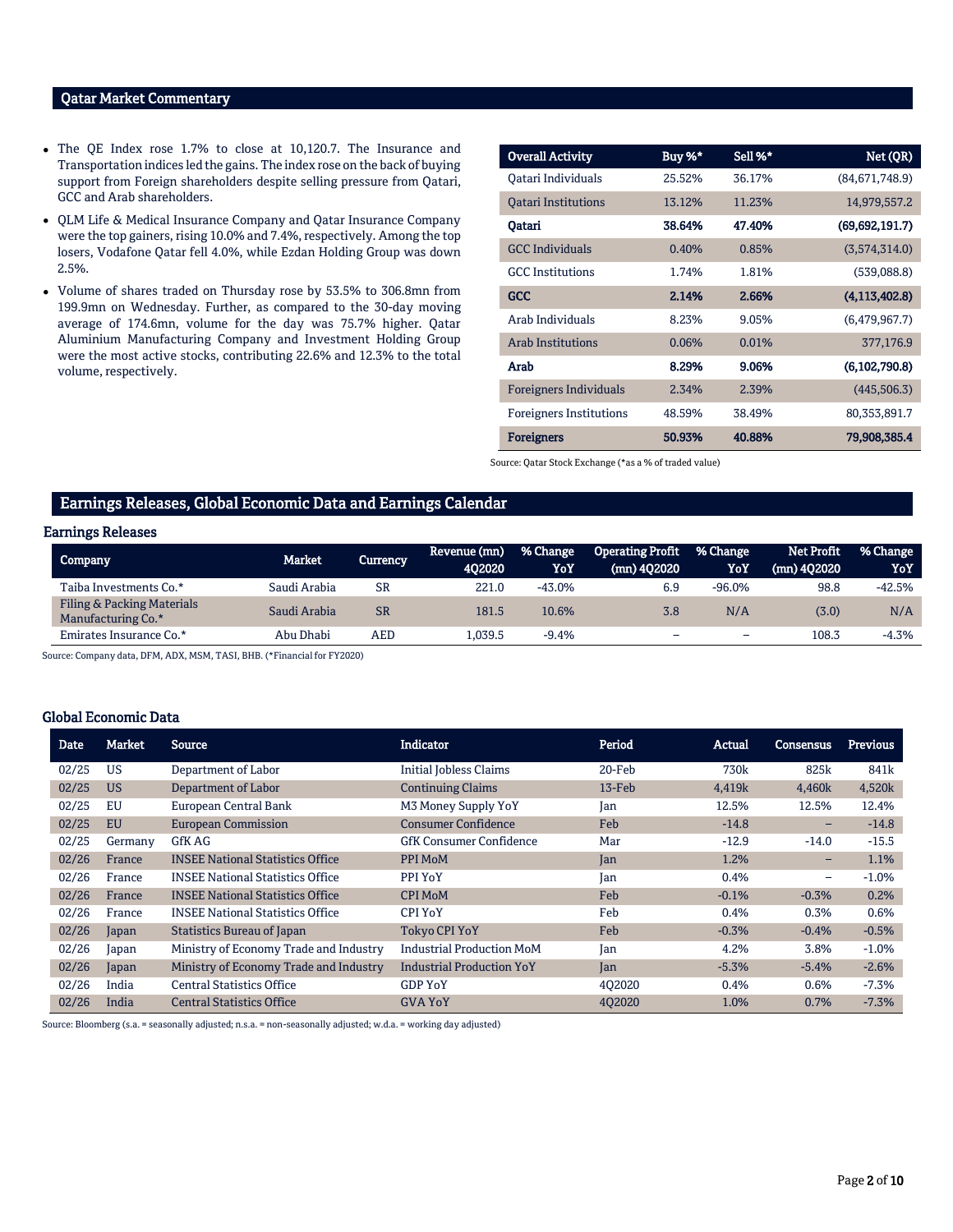| <b>Earnings Calendar</b> |                                                  |                                  |                       |               |
|--------------------------|--------------------------------------------------|----------------------------------|-----------------------|---------------|
| <b>Tickers</b>           | <b>Company Name</b>                              | Date of reporting 4Q2020 results | No. of days remaining | <b>Status</b> |
| <b>OGRI</b>              | Qatar General Insurance & Reinsurance Company    | 28-Feb-21                        |                       | Due           |
| <b>OISI</b>              | Qatar Islamic Insurance Group                    | 28-Feb-21                        | 0                     | Due           |
| <b>AKHI</b>              | Al Khaleej Takaful Insurance Company             | $3-Mar-21$                       |                       | Due           |
| <b>WDAM</b>              | <b>Widam Food Company</b>                        | $3-Mar-21$                       |                       | <b>Due</b>    |
| <b>MPHC</b>              | Mesaieed Petrochemical Holding Company           | $4-Mar-21$                       | 4                     | Due           |
| QGMD                     | <b>Qatari German Company for Medical Devices</b> | $4-Mar-21$                       | 4                     | <b>Due</b>    |
| <b>ZHCD</b>              | Zad Holding Company                              | $6-Mar-21$                       | 6                     | Due           |
| <b>DBIS</b>              | Dlala Brokerage & Investment Holding Company     | 8-Mar-21                         | 8                     | Due           |
| <b>IGRD</b>              | <b>Investment Holding Group</b>                  | 15-Mar-21                        | 15                    | Due           |

Source: QSE

News

# Qatar

- ERES commits to repay debt as S&P warns of default Ezdan Holding Group (ERES) said it is finalizing a bank facility to fully repay its \$500mn Sukuk maturing in May after S&P Global Ratings (S&P) said the Qatari property developer faces the risk of a default or debt restructuring. "The company is currently in the final stage of finalizing a facility agreement with a major bank for repayment of Sukuk 2021 fully," it said in a statement on Friday. ERES said it plans to repay another \$500mn Sukuk maturing in April 2022 mainly through operating cash flows and bank balances. Bonds of ERES slumped Thursday after S&P cut the company's ratings to 'CCC' from 'B-' with a 'Negative' outlook, citing it reflected narrowing liquidity and high debt balances that could lead to a distressed exchange, debt restructuring or default over the next 3-12 months. "ERES confirms and is committed that the cash and bank balances, cash flows from operations, and the credit lines available to ERES will be sufficient to repay Sukuk maturing in May 2021 and April 2022," it said. (Bloomberg)
- QFBQ reports net profit, adjusted for impairments and write-off, of QR20.1mn in 4Q2020 vs. QR1.3mn in 4Q2019 – Qatar First Bank's (QFBQ) net profit excluding "provision for impairment and write-off of fixed assets and intangibles" rose YoY to QR20.1mn as compared to QR1.3mn in 4Q2019. Further, net profit attributable to QFBQ's equity holders, including the impairments mentioned previously, stood at QR1.2mn in 4Q2020 as compared to net profit of QR1.3mn in 4Q2019 and net loss of QR20.2mn in 3Q2020. Total Income increased 124.9% YoY and 150.4% QoQ in 4Q2020 to QR40.0mn. In FY2020, net loss attributable to QFBQ's equity holders stood at QR226.7mn as compared to net loss of QR298.5mn in FY2019. In FY2020, "provision for impairment and write off of fixed assets and intangibles" stood at QR18.9mn in FY2020. Loss per share amounted to QR0.324 in FY2020 as compared to loss per share of QR0.426 in FY2019. The bank's total assets stood at QR2.84bn at the end of December 31, 2020, down 11.7% YoY. However, on QoQ basis the bank's total assets increased 7.8%. Financing Assets were QR472.6mn, registering a fell by 51.6% YoY (-9.2% QoQ) at the end of December 31, 2020. QFBQ's board has recommended non-distribution of dividends for this year. QFBQ's efforts to implement strict internal controls, increase operational efficiency and rationalize expenditures led to the

improved performance and a 6.9% reduction in overall expenses. In addition to a sustainable fee income stream, a drop in funding costs along with a better managed deposits book helped improve the bank's balance sheet and overall liquidity position. A testament to its accelerated growth, QFBQs share price outperformed the market, delivering greater value to its shareholders and investors base. QFBQ's Chairman, Sheikh Faisal bin Thani Al Thani said, "Despite COVID-19's negative impact on investor confidence, QFBQ's performance in 2020 improved and is heading in the right direction. We are pleased with the bank's achievements and enhanced financial indicators. Our vigilant measures on corporate governance, clear strategic direction, sourcing of profitable investments, prudent risk management framework and a well-disciplined execution are bearing fruit." QFBQ remain focused on executing its adaptive strategy while implementing its well-disciplined approach to managing investments and liquidity in order to drive sustainable growth and value creation. The bank's investment arm performed exceptionally well during 2020 acquiring a stream of high-quality Real Estate assets and was a driving force behind its fourth quarter profit. These assets received an overwhelmingly positive response from investors with most investment products being fully subscribed in a matter of days. The transformation the bank underwent as the new management took reins yielded very positive results. Looking ahead, QFBQ intends to cement its position as a leading investment product provider in Qatar focused on delivering innovative financial solutions. The entire team is committed to keeping the upward trend going and is gearing for greater heights in 2021. (QSE, Peninsula Qatar)

 Exposure of Norway's sovereign wealth fund in Qatar surges seven times to \$582mn – Norway's \$1.3tn sovereign wealth fund has boosted its portfolio in Qatar by almost seven times. According to data from Norges Bank Investment Management, which manages the fund, the fund's exposure in Qatar surged to \$582mn from \$80mn. According to a Bloomberg report, Qatar is now the fund's second-biggest holding in the Gulf after the UAE. The Oslo-based fund generated \$123bn of returns in 2020, its second-best performance ever thanks in large part to tech stocks. But, some of its biggest losses were tied to its holdings of oil companies and the fund exited stocks focused on oil exploration and production last year. Nicolai Tangen, the fund's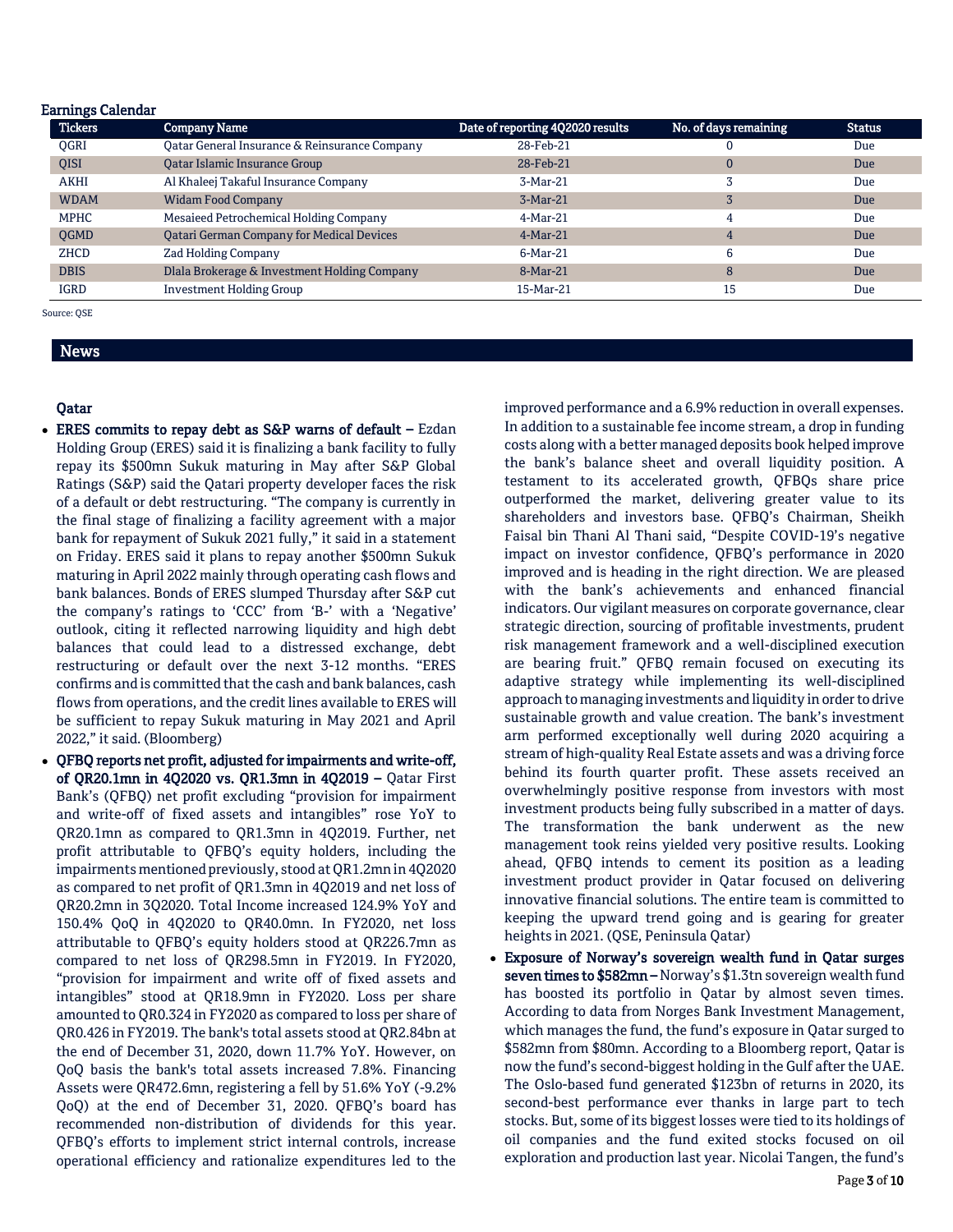chief executive officer since September, said on Thursday he doesn't expect the stimulus-driven surge in equity markets to continue, and that his strategy will rely largely on a "forensic" approach to ethical investing, implying portfolio companies will face more intense scrutiny. According to an earlier report, Norway's sovereign wealth fund acquired shares of QLM Life and Medical Insurance Company. Norway's central bank, which oversees the world's biggest wealth fund, purchased a stake just shy of 5% in January, according to data from the Qatar Stock Exchange. The holding is worth more than \$17mn. The Norwegian fund, however, chopped equities ownership last year in Oman, the UAE, Turkey, Kuwait and Israel, while increasing holdings in Egypt and Bahrain. (Qatar Tribune)

- OGRI to hold its investors relation conference call on March 4 Qatar General Insurance & Reinsurance Company (QGRI) announced that the conference call with the Investors to discuss the financial results for the Annual 2020 will be held on March 4, 2021 at 01:00 pm, Doha Time. (QSE)
- DBIS to hold its investors relation conference call on March 11 Dlala Brokerage and Investment Holding Company (DBIS) announced that the conference call with the Investors to discuss the financial results for the Annual 2020 will be held on March 11, 2021 at 01:00 pm, Doha Time. (QSE)
- DHBK to hold its AGM and EGM on March 15 The board of directors of Doha Bank (DHBK) will hold the Ordinary and Extra Ordinary General Meeting (AGM and EGM) on March 15, 2021 at 4:30 pm in the Head Office Tower- West Bay- floor no. (1). However, if the quorum required is not attained, a second meeting will be held on March 23, 2021 at the same time and venue. The agenda includes to discuss and endorse the balance sheet and the profit & loss account for the financial year ended on December 31, 2020 and the board of directors recommendation to distribute cash dividends to shareholders for QR0.075 per share, among others. (Gulf-Times.com)
- IQCD to distribute annual dividends through QNB Group Industries Qatar (IQCD) will distribute the annual dividends for 2020 through QNB Group (QNBK). The company's Ordinary General Assembly meeting will be held electronically using Zoom application platform on March 01, 2021 at 3:30 pm. Shareholders who registered their bank accounts with the Qatar Central Securities Depository (QCSD) before March 01, 2021, will have their dividends transferred directly to their relevant bank accounts. Shareholders who have not registered their bank accounts, are kindly requested to fill out the "QNB Application for Dividends Credit to the Account" available of both QNB Group's website and send it to the email specified in the application in order to complete the dividends bank transfer. The shareholders may also visit any branch of QNBK and complete this form accordingly. Upon successful submission of this form, all the outstanding uncollected dividends will be directly transferred to the designated account. (Gulf-Times.com)
- EIU: Qatar's fiscal deficit expected to narrow to 1% of GDP in 2021 – Qatar's fiscal deficit is expected to narrow to 1% of GDP in 2021 from an estimated 2.3% of GDP in 2020, The Economist Intelligence Unit (EIU) said in a recent update. An expected shift from a deficit to a surplus could also be seen on the country's current account this year, EIU said. The end of the GCC crisis has "considerably lessened" economic risk stemming from regional

disputes, EIU said and noted the sovereign risk rating has been "upgraded" to 'BBB', with a 7-point improvement in the underlying score. According to EIU, Qatar's ability to "fully service" its significant debt obligations remains strong, supported by "ample" foreign reserves and the "assets" of the Qatar Investment Authority (QIA, the sovereign wealth fund). The currency risk rating has been "upgraded" to 'BB', following a five-point improvement in the underlying score, underscored by a recovery in international oil prices and an expected shift from a deficit on the current account to a surplus in 2021. "The Qatari riyal's peg to the US dollar will continue to be backed by healthy foreign reserves and QIA assets," EIU said. On Qatar's banking sector, it said the risk rating remains at 'BB', although the underlying score has "improved" by 5 points. The rating is supported by a robust regulatory framework and solid capital and liquidity indicators. The ratio of non-performing loans to total loans has historically been low, but is likely to rise in the short term, it said. In the short term, the economic policy will continue focusing on addressing the fallout from the pandemic and subdued global oil prices. Qatar's stock of public debt weighs on the outlook, but a "sound" financial system is supportive. (Gulf-Times.com)

- Qatar's trade surplus at QR13.5bn in January Qatar's foreign merchandise trade, which represents the difference between total exports and imports, showed a surplus of QR13.5bn in January, registering a rise of nearly QR4.9bn or 57.6% compared to December 2020. The trade surplus also increased by QR1.1bn or 8.7% when compared to the corresponding month the previous year (January 2020). The total value of export goods, including exports of goods of domestic origin and re-exports, in January 2021 reached QR21.3bn, showing a decrease of 4.7% compared to the same month in 2020. On monthly basis, Qatar's exports in January 2021 increased by 24.3% compared to December 2020, preliminary data released by the Planning and Statistics Authority (PSA) showed. On other hand, the imports of goods in January 2021 amounted to around QR7.8bn, showing a decrease of 21.5% over January 2020. When compared on a MoM basis the imports decreased by 9.2%. The YoY decrease in total exports was mainly due to lower exports of Petroleum gases and other gaseous hydrocarbons (LNG, condensates, propane, butane, and others) reaching QR13.1bn in January 2021, a decrease of 13.3%, Petroleum oils & oils from bituminous minerals (crude) reaching QR3.1bn, decreased by 3.0%, and increase in the Petroleum oils & oils from bituminous minerals (not crude) reaching QR1.7bn, increased by 45.5%. In January 2021, China was at the top of the countries of destination of Qatar's exports with close to QR4.6bn, a share of 21.5% of total exports, followed by Japan with almost QR3.6bn and a share of 16.9%, and South Korea with about QR3.2bn, a share of 14.9%. (Peninsula Qatar)
- QCB: Commercial banks' total assets jump 8.55% YoY to QR1.69tn in January – The year 2021 has started off on a solid footing for Doha's commercial banks as their total assets expanded faster YoY than the country's gross domestic product (GDP) this January, according to the Qatar Central Bank data. The robust double-digit growth in the domestic assets masked the decline in overseas assets as the commercial banks total assets rose 8.55% YoY to QR1.69tn in January 2021, indicating the sector's support to the country's economy in the review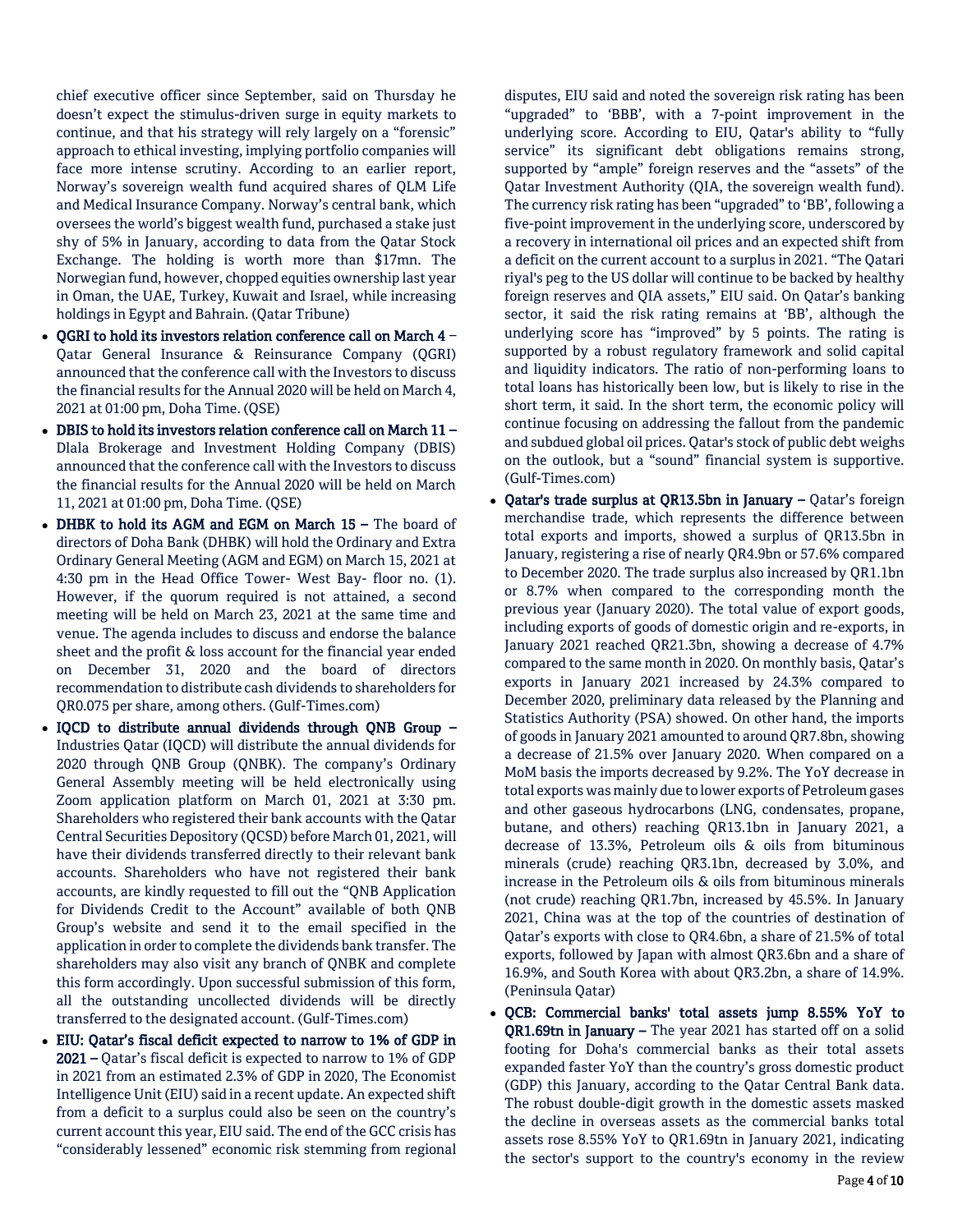period. The monthly Purchasing Managers' Index of the Qatar Financial Centre suggests that its January data is equivalent to GDP growth of 1.8%. The latest report from the central bank suggests that the domestic assets constituted QR1.47tn or 87% of the total; and overseas assets at QR0.23tn or 13% of the total in the review period. Total domestic assets were seen expanding 10.17%; while foreign assets were down 0.8% YoY in January 2021. The YoY expansion in the total assets of the commercial lenders in the review period has been due to a robust growth trajectory especially in credit, securities portfolio (notably in debt), cash and precious metals and required reserve. The commercial banks' total credit soared 8.09% YoY to QR1.15bn with domestic credit expanding 8.7% to QR1.07bn and overseas credit by 0.11% to QR74.91bn in January this year. The commercial banks' total credit to public sector witnessed 11.55% YoY increase to QR388.2bn and to the private sector by 6.55% to QR744.5bn; whereas those to non-banking financial institutions declined about 1% to QR14.14bn. The total securities portfolio, which is the second largest component of the commercial banks' assets side, witnessed 12% YoY jump to QR218.14bn in January 2021. The domestic securities portfolio was seen surging 13.61% to QR199.22bn; whereas overseas securities portfolio shrank 2.52% to QR18.93bn in the review period. Of the total QR218.14bn securities portfolio; debt (conventional) was to the extent of QR139.62bn, which grew 20.37% YoY; and sukuk of QR73.71bn, which was down 0.69% YoY in the review period. The domestic debt shot up 25.14% on a yearly basis to QR126.94bn, while the overseas debt shrank 12.78% to QR12.69bn in January 2021. The government's total debt fell 3.14% YoY to QR98.4bn with domestic debt declining 2.12% to QR90.55bn and foreign debt by 10.9% to QR7.85bn in the review period. The banks' total debt shot up 45.06% YoY to QR7.63bn in January 2021 with their domestic debt witnessing a 30.5% growth to QR3.68bn and overseas debt by 24.44% to QR0.56bn. However, debt issued by neither the government nor banks grew more than six-fold to QR33.59bn, mainly from the domestic side, in the review period. (Gulf-Times.com)

 HE Al Kuwari: Industrial sector sees 6% growth despite COVID-19 – Minister of Commerce and Industry HE Ali bin Ahmed Al Kuwari has said Qatar's industrial sector is seeing significant growth coinciding with the progress made in developing an area for small and medium enterprises. "The industrial sector grew 6% in 2020. The total number of factories in Qatar reached 927 with a total investment in the sector worth QR263bn, a growth of 0.4% compared to 2019," Al Kuwari said while giving a lecture at Joaan Bin Jassim Joint Command and Staff College on the role of the national economy in supporting defense efforts. Chief of Staff of the armed forces HE Lieutenant-General (Pilot) Ghanem bin Shaheen Al Ghanem, along with a number of officers and ranking officials, attended the lecture. Al Kuwari stressed that the directives of the wise leadership defined the main pillars and the priorities regarding the future of the national economy. He said Qatar continued to implement its economic policy despite geopolitical changes. The lecture covered a number of topics, including the challenges that faced the state over the past few years such as the COVID-19 pandemic, and the efforts made to achieve a comprehensive renaissance. The minister highlighted the state's economic diversification policy. He said other policies included enhancing the participation of the private sector,

growing local industries and exports, attracting investment in the non-hydrocarbon field, which contributed to 62 percent of real GDP during the second quarter of 2020. In terms of the measures adopted by Qatar to face the impact of the coronavirus pandemic, he said Qatar has succeeded in limiting the negative impacts of the pandemic at the social and the economic levels. He said state worked on enhancing the flow of goods and supply by enhancing cooperation with countries and trade partners. (Qatar Tribune)

- Ezdan: Building sale deals generate QR284mn in one week Buildings of all types including residences, residential buildings and complexes have formed the chunk of the weekly property sales market generating up to QR284mn, or 60.6% of the total sales volume in Qatar, while land lots generated up to QR184.4mn, or about 39.4% of the total sales, said Ezdan Real Estate (Ezdan) report. According to data gleaned from the real estate bulletin released by the Real Estate Registration Department from February 14-18, the registered property sales generated a total value of QR468.4mn and the operations were distributed among 7 municipalities including Umm Salal, Al Khor, Al Dhakhira, Al Doha, Al Rayyan, Al Shamal, Al Daayen, and Al Wakra. (Peninsula Qatar)
- ValuStrat: Residential stock in Qatar at 303,015 units at end-2020 – Residential stock in Qatar stood at 303,015 units at the end of 2020 with the addition of some 530 units during the last quarter of the year, researcher ValuStrat has said in a report. Despite Covid-19 and the slowdown in the growth of expatriate population, the annual fall in rents and capital values of residential units during 2020 was less compared to YoY (YoY) decline in 2019, it said. In the last quarter of 2020, Phase 2 of Qetaifan Island North was launched with beach, waterfront and garden villas plots available for sale. Barwa Real Estate launched construction works for a residential city spanning 1.1mn sqm in Al Wakra to be completed by 2022. The project comprises more than 6,700 apartments, and workers accommodation extending to over 700,000sqm with 16,000 rooms accommodation extending to over 700,000 sqm with 16,000 rooms. Approximately 1,300 hotel keys were added in Qatar during 2020, ValuStrat research said and noted the total supply is estimated to exceed 28,500 keys. The supply of serviced apartments (branded and non-branded) is estimated to reach 9,300 rooms, ValuStrat said in its country report. Revenue per Available Room (RevPAR) declined by an average of 20% annually for hotel and hotel apartments during 2020, it said. Visitor arrivals YTD in December 2020 was 581,659, down by 73% YoY, ValuStrat said. As of fourth quarter (4Q) 2020, as per ValuStrat Price Index (VPI), the average residential capital value was QR693 per square feet (QR7,455 per sq m), and fell by 1.3% QoQ, 3.4% over six months and 5.3% YoY. ValuStrat Price Index for residential rental values softened 0.6% quarterly, 2.3% over six months, 4.8% annually and 10.6% over two years. (Gulf-Times.com)

# International

 Fiscal stimulus fires up US consumer spending; inflation benign – US consumer spending increased by the most in seven months in January as the government doled out more pandemic relief money to low-income households and new COVID-19 infections dropped, positioning the economy for faster growth in the first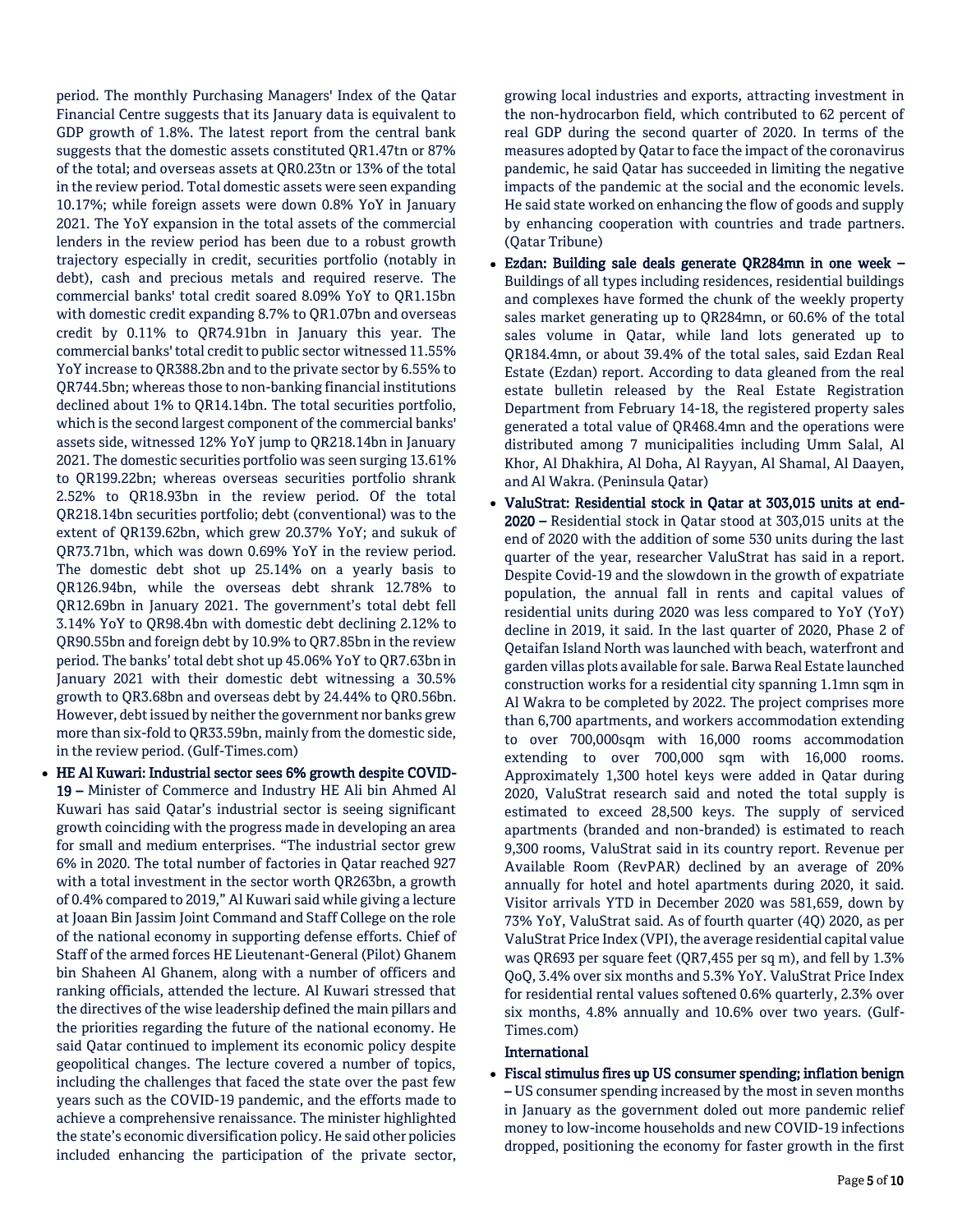quarter. Despite the strong rebound in consumer spending reported by the Commerce Department on Friday, price pressures were muted. Inflation is being closely watched amid concerns from some quarters that President Joe Biden's proposed \$1.9tn COVID-19 recovery package could cause the economy to overheat. The plan, being considered by the US Congress, would be on top of a rescue package worth nearly \$900bn approved by the government in late December. Federal Reserve Chair Jerome Powell has played down the inflation fears, citing three decades of lower and stable prices. Consumer spending, which accounts for more than two-thirds of US economic activity, jumped 2.4% last month. That was the biggest gain since last June and ended two-straight monthly declines. Personal income shot up 10%, the largest increase since last April when the government disbursed the first round of stimulus checks. Income rose 0.6% in December. (Reuters)

- US consumer spending rebounds in January US consumer spending rebounded strongly in January as the government doled out additional pandemic relief money to low-income households and new COVID-19 infections dropped, setting up the economy for faster growth in the first quarter. Consumer spending, which accounts for more than two-thirds of US economic activity, jumped 2.4% last month after decreasing 0.4 in December, the Commerce Department said on Friday. Personal income shot up 10% last month. Economists polled by Reuters had forecast consumer spending rebounding 2.5% in January and income accelerating 9.5%. (Reuters)
- US labor market showing tentative signs of improvement; manufacturing strong – Fewer Americans filed new claims for unemployment benefits last week amid falling COVID-19 infections, but the near-term outlook for the labor market is unclear after winter storms wreaked havoc in the South region in the middle of this month. Still, the decline in claims to a threemonth low reported by the Labor Department on Thursday suggested the labor market was slowly regaining traction, catching up with the broader economy, after hitting a pothole in late 2020. Other data showed a solid increase in demand for USmanufactured goods in January. The reports followed on the heels of news last week that retail sales increased by the most in seven months in January. The brightening economic picture reflects nearly \$900bn in additional pandemic relief provided by the government in late December and the reopening of many services businesses as the winter coronavirus wave recedes. It was unlikely to derail President Joe Biden's massive \$1.9tn recovery plan under consideration in the US Congress. Initial claims for state unemployment benefits fell 111,000 to a seasonally adjusted 730,000 for the week ended Feb. 20, the lowest level since November. Economists polled by Reuters had forecast 838,000 applications in the latest week. Unadjusted claims decreased 131,734 to 710,313 last week. There was a sharp decline in filings in Ohio, which had been plagued by fraudulent applications. Claims also fell in California. (Reuters)
- UK's furlough bill hits 54bn Pounds in new lockdown The cost of Britain's furlough scheme reached 53.8bn Pounds last month as the country went back into a coronavirus lockdown, data showed on Thursday, days before Finance Minister Rishi Sunak sets out the scheme's future. The number of jobs covered by the coronavirus job protection scheme rose to 4.7mn at the end of

January, the Treasury said. The scheme is due to end on April 30, after which the Bank of England fears a jump in unemployment, but Prime Minister Boris Johnson has said support will continue as the current lockdown in England will not be fully lifted before late June. Sunak will announce his budget plans on March 3. Borrowing in the current financial year is seen around 400bn Pounds, the highest as a share of the economy since World War Two. The National Institute of Economic and Social Research think tank estimates the furlough program - which typically pays employees 80% of their salary - is likely to cost over 70bn Pounds by the end of April. Last year Britain's economy shrank by 9.9%, its biggest contraction in 300 years, and Britain has also suffered the highest official COVID death rate of any large country. Britain entered a third lockdown in early January to slow the spread of new coronavirus variants and aid the roll-out of vaccines, which has proceeded faster than elsewhere in Europe. The number of jobs furloughed as of January 31 is well below the peak of 8.9 million in May, during Britain's first coronavirus lockdown, but above the 3.9mn during a second England-wide one in November. A separate survey from the Office for National Statistics showed businesses had furloughed 20% of staff on average in early February. (Reuters)

- EU likely to waive borrowing limits again in 2022 –The European Union (EU) is likely to waive limits on government borrowing again in 2022, given persistent uncertainties about the pace of economic recovery once the coronavirus pandemic is contained, officials say. The European Commission will set the criteria on March 3 for a recommendation later in the year on whether the bloc's fiscal rules should be reinstated in 2022 or stay suspended. Both options remain possible. But European Economic Commissioner Paolo Gentiloni told a European Fiscal Board conference on Friday that, in terms of fiscal support under current conditions, "the risks of doing too little outweigh the risks of doing too much." The EU's biggest fiscal hawk, Germany, has already decided to extend that principle into next year. Both Social Democrat Finance Minister Olaf Scholz and Christian Democrat Party leader Armin Laschet say the country's debt brake should stay suspended in 2022, and maybe beyond. The EU's fiscal rules require governments to strive towards budget balance in structural terms and cut debt every year until their debt-to-GDP ratio reaches 60%. But with EU governments putting up trillions of euros to keep their coronavirus-ravaged economies going, the rules were suspended at the start of the pandemic under a "general escape clause" built into them. The final EU decision on whether to restore borrowing limits will come in May. (Reuters)
- Eurozone corporate lending growth slows as monthly flows dry up – Lending to Eurozone companies slowed last month as the flow of fresh credit came to a halt with the bloc back in recession and banks tightening access to credit, European Central Bank data showed on Thursday. Lending to non-financial corporations in the 19-country Euro area slowed to 7.0% in January from 7.1% month earlier, a relatively high level not far from a 10-year high of 7.4% hit in May. But the monthly flow of credit to firms was a minus 0.2bn Euros as small rises in the bloc's biggest countries - Germany, France and Italy - were offset by drops elsewhere, including Spain and the Netherlands. With the pandemic shutting much of the Eurozone economy, firms rushed last year to tap emergency credit lines, supported by government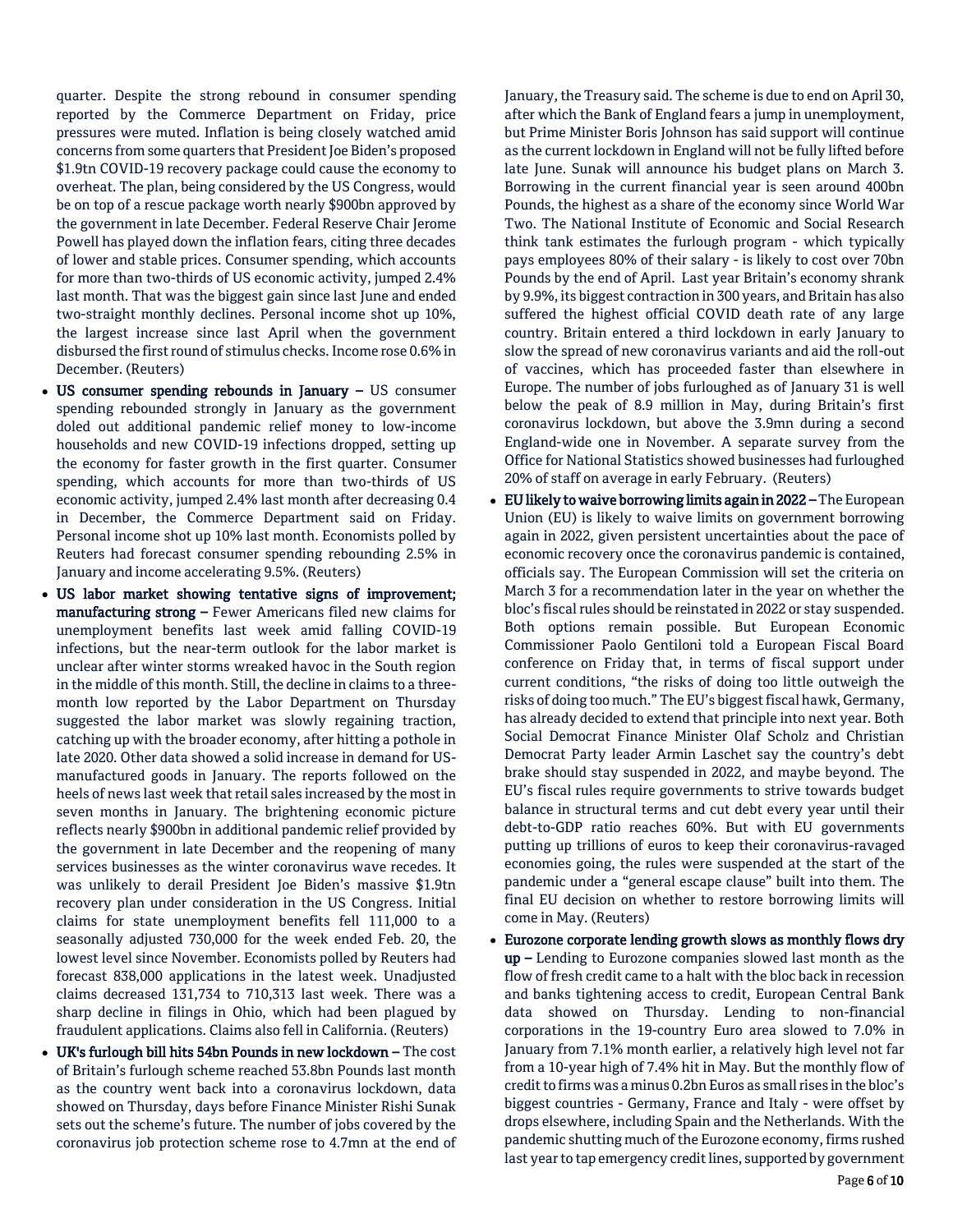guarantees and central bank funding available to banks for rates as low as minus 1%. But many have maxed out their credit lines and surveys indicate that banks are growing increasingly worried about not getting their money back, so they are continuously tightening lending standards to protect their own balance sheets. "The economic outlook remains very uncertain for a sustained pickup in business lending to occur," ING economist Bert Colijn said. "This also means that the Eurozone investment recovery continues to face headwinds in the shortrun." Household lending growth meanwhile slowed to 3% from 3.1%, broadly flatlining since April. The monthly flow of fresh loans, however, slowed to its lowest rate since last April. The annual growth rate of the M3 measure of money supply, mostly a reflection of the ECB's copious bond purchases, accelerated to 12.5% from 12.4%, in line with market expectations. (Reuters)

- GfK: German consumer morale improves more than expected heading into March – German consumer morale brightened more than expected heading into March as shoppers in Europe's largest economy became more upbeat that a lockdown to contain the COVID-19 pandemic could be eased soon, a survey showed on Thursday. The GfK research institute said its consumer sentiment index, based on a survey of around 2,000 Germans, improved to -12.9 points from a revised -15.5 in February. The reading marked the first monthly increase since October and beat a Reuters forecast for -14.3. The infection rate in Germany fell steadily in the first weeks of the year but has stagnated in recent days, and worries over more transmissible variants of the virus persist, making it more difficult for leaders to ease restrictions. Chancellor Angela Merkel and state leaders are expected to meet on March 3 to discuss a gradual easing of lockdown measures that are currently in place until at least March 7. Restaurants, bars and entertainment venues have been shut since early November. A stricter lockdown from mid-December forced non-essential shops, services and schools to close. Factories and offices have remained open. (Reuters)
- Japan's January factory output rises for first time in three months, retail sales drop – Japan's industrial output rose for the first time in three months in January thanks to a pickup in global demand, in a welcome sign for an economy still looking to shake off the drag of the coronavirus pandemic. But retail sales, a key gauge of consumer spending, posted their second straight month of declines in January as emergency measures taken in response to the pandemic hit consumption. Official data released on Friday showed factory output advanced 4.2% in January, boosted by sharp rises in production of electronic parts and general-purpose machinery, as well as a smaller increase in car output. "Manufacturers will continue to increase output over the near term as long as there won't be any big shock," said Taro Saito, executive research fellow at NLI Research Institute. While economic growth will likely be negative in the first quarter, the strength in manufacturing would offset the negative impact of a state of emergency at home, which is mainly affecting the services sector, he said. The rise in output, which followed a 1.0% fall the previous month, was largely in line with a 4.0% gain forecast in a Reuters poll of economists. Manufacturers surveyed by the Ministry of Economy, Trade and Industry (METI) expect output to grow 2.1% in February, followed by a 6.1% decline in March. The government kept its assessment of industrial production unchanged, saying it was picking up.

Factory output fell in November and December as a rebound in car production ended on sagging global demand, but since then strong demand for tech-making equipment and electronic goods has helped turn the tide. (Reuters)

- Tokyo Feb core CPI falls 0.3% YoY Core consumer prices in Tokyo fell 0.3% in February from a year earlier, government data showed. The core consumer price index for Japan's capital, which includes oil products but excludes fresh food prices, compared with economists' median estimate for a 0.4% annual fall. (Reuters)
- Central bank adviser: China's economy could grow 8-9% this year from low base in 2020 – China's gross domestic product (GDP) could expand 8-9% in 2021 as it continues to rebound from the COVID-19 pandemic, Liu Shijin, a policy adviser to the People's Bank of China, said on Friday. This speed of recovery would not mean China has returned to a "high-growth" period, said Liu, as it would be from a low base in 2020, when China's economy grew 2.3%. Analysts from HSBC this week forecast that China would grow 8.5% this year, leading the global economic recovery from the pandemic. If 2020 and 2021's average GDP growth is around 5%, this would be a "not bad" outcome, said Liu, speaking at an online conference. China is set to release a government work report on March 5 which typically includes a GDP growth target for the year. Last year's report did not include one due to uncertainties caused by the coronavirus. Reuters previously reported that 2021's report will also not set a target. (Reuters)
- India's economy exits from recession, recovery seen gathering pace – India's economy returned to growth in the three months to December and the recovery is expected to gather pace as consumers and investors shake off the effects of the coronavirus pandemic, economists said. Fiscal and monetary policy could boost India's recovery prospects, they said, amid signs of a pickup in consumer demand and government spending. Prime Minister Narendra Modi has launched plans for a massive vaccination drive, while outlining a slew of tax incentives to boost the manufacturing sector. GDP grew 0.4% in October-December compared with the same period a year earlier, data released by the National Statistics Office on Friday showed. That compared with revised contractions of 7.3% in July-September and 24.4% in April-June. Investment recorded its first growth since December 2019, growing at 2.6% compared to a revised 6.8% fall in the previous quarter, while weakness in consumer demand eased. Consumer spending - the main driver of the economy - dropped 2.4 % YoY in October-December compared to an 11.3% fall in the previous quarter, data showed. The economy has returned to the "pre-pandemic times of positive growth rates", a finance ministry statement said after the release of the GDP data, which it said reflected a continued V-shaped recovery. "Significant recovery in manufacturing and construction augurs well for the support these sectors are expected to provide to growth in 2021/22," said the statement, which also cautioned that India is not yet beyond "the danger of the pandemic". Economists have raised their forecasts for the current fiscal year and 2021-22, expecting a pick-up in government spending, consumer demand and a resumption of most economic activities curtailed by the COVID-19 pandemic. Annual growth of 3.9% in the farm sector and 1.6% in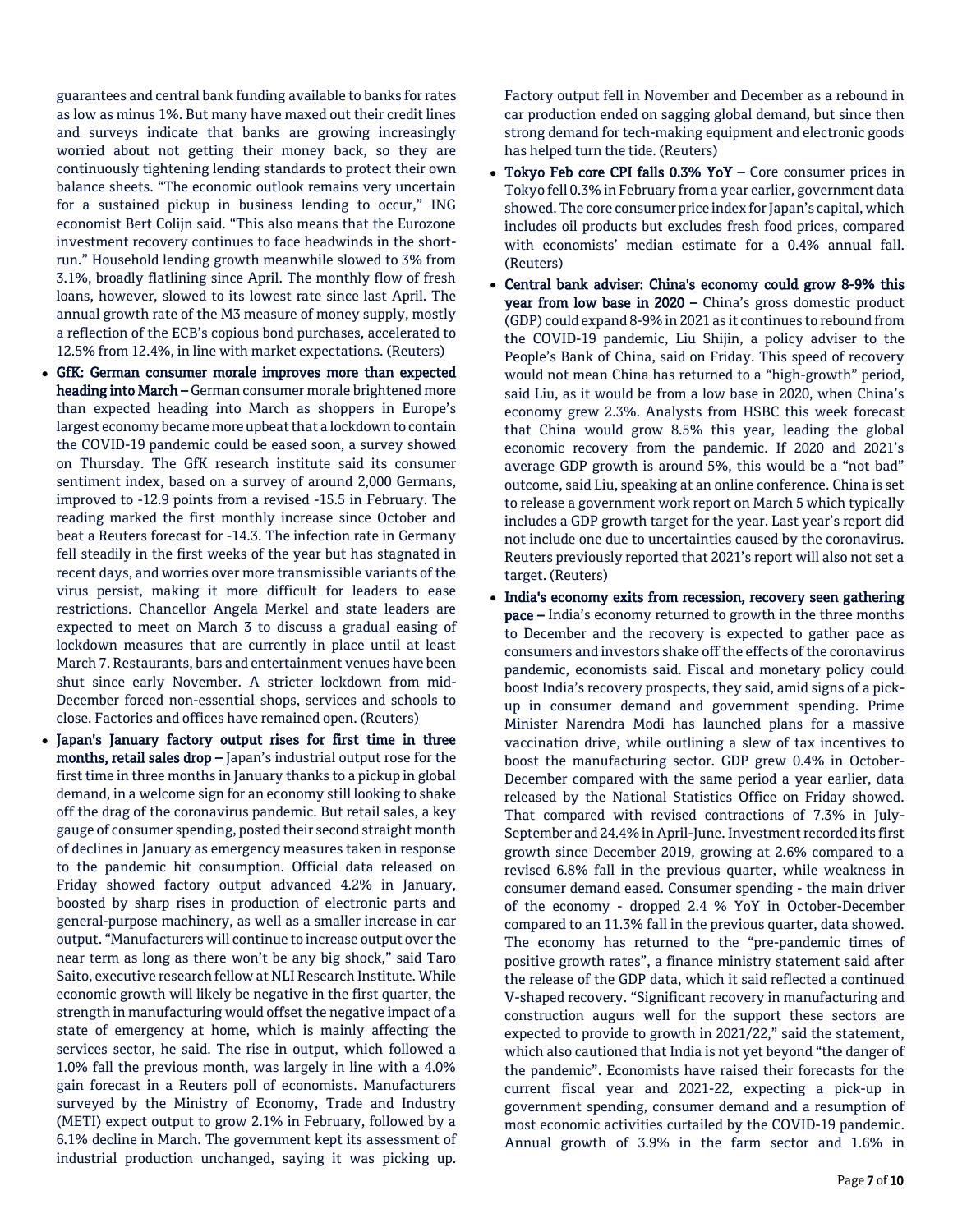manufacturing during the three months to December raised hopes of an early recovery as the government rolls out plans to distribute COVID-19 vaccines to India's 1.4bn people. (Reuters)

 $\bullet$  Brazil services confidence falls to lowest since last July  $-$ Confidence in Brazil's services sector fell this month to its lowest since July last year, a survey showed on Friday, as households hunkered down in the face of a surging second wave of the COVID-19 pandemic. Services account for around 70% of all economic activity in Brazil, and they have lagged other areas such as manufacturing in recovering from the pandemic-fueled slump. A recovery in the sector will be crucial to sustaining wider economic growth. The Getulio Vargas Foundation's (FGV) services sector confidence index fell 2.3 points to 83.2 points in February, the second consecutive decline and the lowest since July's 79.0. The index remains well above last April's record low 51.5, but on the other hand it is far below the pre-pandemic level of 94.4 in February last year. "Although vaccines have started, the increase in the number of cases and pace of immunization will determine the pace of recovery, which is what directly influences consumers' caution," FGV economist Rodolpho Tobler said. He said the fall in confidence in February was seen as much in current conditions as expectations for the coming months, indicating a challenging path ahead. Figures on Thursday showed that Brazil registered 1,541 COVID-19 related deaths in the last 24 hours, the second highest daily death toll since the pandemic hit the country a year ago and taking the total past the 250,000 mark. (Reuters)

# Regional

- OPEC+ sticks with oil policy as prices rise towards one-year high – OPEC+ maintained its oil output policy at a meeting on Wednesday, a sign producers are happy that their deep supply cuts are draining inventories despite an uncertain outlook for a recovery in demand as the pandemic lingers. A Joint Ministerial Monitoring Committee (JMMC) of OPEC+ met virtually on Wednesday, pronouncing itself "optimistic for (a) year of recovery in 2021," a statement issued after the meeting said. Oil has rallied from historic lows hit last year as the pandemic hit demand, thanks to record output cuts by the Organization of the Petroleum Exporting Countries and allies, known as OPEC+ that the group is beginning to unwind. "While inventories are drawing fast, the market is pricing in a smooth rollout of vaccines and that may be premature," Co-Founder of Energy Aspects, Amrita Sen said. (Reuters)
- Saudi trade exchange with four Gulf countries falls 6.1% in 2020 – Saudi Arabia's trade exchange with the UAE, Bahrain, Kuwait, and Oman slid by 6.06% in 2020 when compared to a year earlier. The kingdom's trade exchange with the four GCC states was SR98.1bn in 2020, compared with SR104.47bn in 2019, according to data collected by Mubasher based on figures from the General Authority for Statistics (GaStat). The UAE took the lion's share of the trade exchange with the Kingdom as it dominated 68.43%. Trade exchange between the two Gulf countries reached SR67.155bn in 2020, compared to SR71.3bn in 2019. (Zawya)
- Apollo, GIP bid for \$10bn Aramco pipeline stake Apollo Global Management Inc and Global Infrastructure Partners are among suitors that bid for a roughly \$10bn stake in Saudi Aramco's oil pipelines, sources said. Canada's Brookfield Asset Management Inc, BlackRock Inc, sovereign wealth fund China Investment

Corp and Beijing-backed Silk Road Fund Co have also made nonbinding offers, the people said. Pension funds in Abu Dhabi and Saudi Arabia have separately submitted initial bids, the people said. Aramco is studying the proposals before deciding which companies will be invited to make binding offers, the people said. Bidders may team up later in the process, the people said. Some prominent family-owned groups in Saudi Arabia are also considering partnering with other investors, according to the people. The world's largest oil company is mulling asset disposals as a way of maintaining its \$75bn of annual dividend payments, almost all of which go to the Saudi government. That payout – the biggest of any listed company in the world – became harder to sustain after the coronavirus pandemic caused crude prices to plunge last year. While prices have risen since November, that's in large part because members of the OPEC+ alliance, including Saudi Arabia, have restricted production. (Gulf-Times.com)

- Saudi fund commits \$3bn for mountain resort plan Saudi Arabia's sovereign wealth fund will invest almost \$3bn on a tourism project in a mountainous region near the Kingdom's border with Yemen. The Public Investment Fund will provide SR11bn to Soudah Development Co, which will build 2,700 hotel rooms and 1,300 homes in an area that includes Al-Soudah, the tallest peak in Saudi Arabia, according to Chief Executive Officer, Husameddin AlMadani, Soudah's. The Kingdom has been largely shut off to foreign tourists for decades, while citizens preferred to go on holiday abroad. But Crown Prince Mohammed bin Salman is trying to open up the country and diversify the economy from oil. "Many of us living in Saudi Arabia didn't know this destination existed," AlMadani said in an interview. "I lived in Riyadh for thirty years before I knew that I could take an hour flight and see this beautiful place." (Gulf-Times.com)
- Saudi's Samba-NCB new entity to finance development projects – The estimated saving of SR800mn a year this will bring is mainly due to reducing the cost of technology systems in the two banks, Samba Chairman Ammar Alkhudairy told Al Arabiya on Wednesday. A large part of this budget will be used to finance development projects and companies that contribute to these operations, he said. AlKhudairy said that the bank would open a branch soon in London. He said that the new entity would focus on the local market, but at the same time look to expand in a number of countries, mostly those with a large trade exchange with the Kingdom. The Samba Chairman said that since there were branches of NCB and Samba only several meters apart, one branch would be closed and transferred to a new location to serve customers. There might be a need to increase the number of branches, he said. (Zawya)
- ARNB's net profit falls 31.5% YoY to SR2,072mn in FY2020 Arab National Bank (ARNB) recorded net profit of SR2,072mn in FY2020, registering decrease of 31.5% YoY. Total operating profit fell 13.5% YoY to SR5,824mn in FY2020. Total income from Special Commissions/Financing & Investments fell 21.5% YoY to SR5,992mn in FY2020. Total assets stood at SR180.4bn at the end of December 31, 2020 as compared to SR183.4bn at the end of December 31, 2019. Loans and advances stood at SR113.4bn (-4.6% YoY), while client deposits stood at SR129.4bn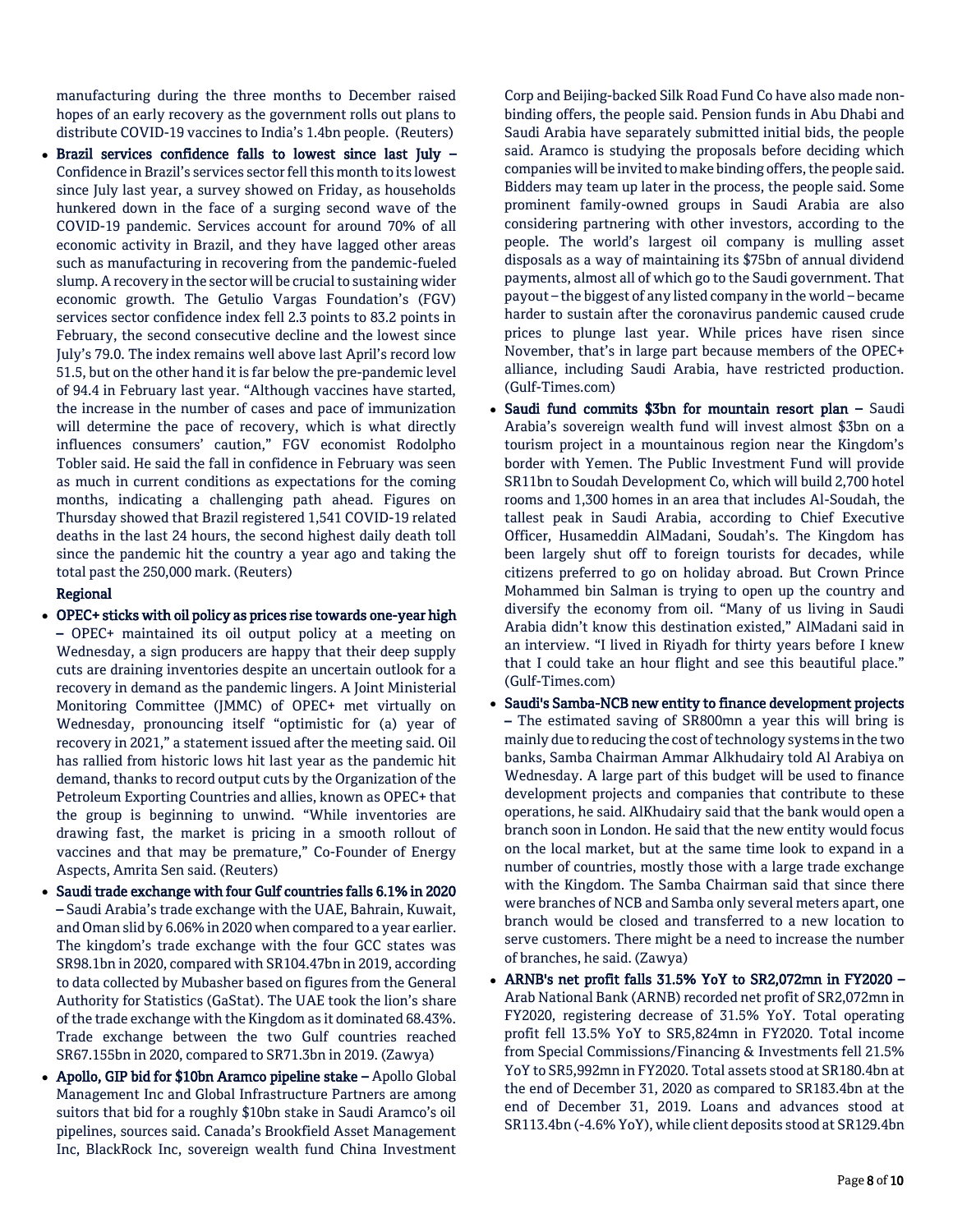(-9.0% YoY) at the end of December 31, 2020. EPS came in at SR1.38 in FY2020 as compared to SR2.02 in FY2019. (Tadawul)

- Saipem CEO sees \$1bn of new opportunities focused on Qatar Saipem sees \$1bn of new opportunities developing projects in Qatar, CEO, Stefano Cao tells Bloomberg. "Qatar is a strategic area for Saipem in view of the huge amount of capex investments foreseen in the coming years. The country has launched various Offshore E&C initiatives which Saipem is already tendering for or is closely monitoring." Saipem has increased its local presence in Qatar, with the relocation and expansion of its branch offices, and is delivering a Qatar-based execution plan. Saipem expects to convert a letter of intent into an award once its concludes contractual negotiations in offshore-export pipelines and related onshore works in the North Field Production Sustainability project. Saipem is also monitoring the North Field Expansion Project, the Al-Shaheen Phase II Batch 3 Development Packages and the ISND Field Well Head Platforms and Subsea Facilities, in addition to various other tenders in the near future. The company is also tendering in packages related to the LNG facilities for the North Field Expansion Project. (Bloomberg)
- UAE appoints Ex-Petroleum Council Al-Shamsi as State Minister – Hamad Mubarak Al Shamsi, former Secretary-General of Abu Dhabi's Supreme Petroleum Council, has been appointed as Minister of State in UAE government, according to a tweet by Prime Minister, Sheikh Mohammed Bin Rashid Al Maktoum. (Bloomberg)
- ADNOC Logistics buys six very large crude carriers ADNOC Logistics & Services buys six very large crude carriers, adding a total cargo capacity of 12mn barrels. Two VLCCs already deployed into the state-owned oil company's fleet, Places order for three newbuild vessels with options; delivery in 2022, 2023, purchases one existing vessel that will join fleet shortly. The six vessels, each with a minimum length of 330 meters (1,082 feet), will have a 300,000 metric ton deadweight and ability to carry nearly two million barrels of crude oil. (Bloomberg)
- Abu Dhabi's TAQA plans international bond sale Abu Dhabi National Energy Co. (TAQA) is planning an international bond sale, Reuters reported, citing sources. The company, also known as TAQA, sent out a request for proposals for the transaction. (Bloomberg)
- Kuwait's January consumer prices rise 2.95% YoY Kuwait's consumer prices rose 2.95% in January YoY, according to the Central Statistical Bureau. Consumer prices rose 0.08% MoM. (Bloomberg)
- Kuwait seen exporting less crude to allow for new refinery Kuwait will have to export less crude once it starts a 615k bpd refinery at Al Zour, according to a note from consultants FGE. FGE sees Al Zour starting the 1st of 3 crude units in late 2021 and reaching full capacity in 1H2022; that is later than Kuwait Petroleum Corp.'s plan to start the 1st unit in 1Q2021 and the rest by year-end. The Al Zour refinery and existing plants at Mina al-Ahmadi and Mina Abdullah will bring the country's total fuelprocessing capacity to just under half of its 3mn bpd crude production capacity. Kuwait Petroleum has asked some buyers to shorten the duration of the next round of annual contracts to an April-December period, rather than April 2021-March 2022 as would be normal. That indicates KPC may need to use some of its

export-blend crude for those facilities; KPC is seeking to add heavy crude production at northern fields, which could supply refineries. (Bloomberg)

- Oman sets official crude price at \$60.85/bbl for April The official selling price of Oman crude was set at \$60.85/bbl for April, according to the average of daily marker prices on the Dubai Mercantile Exchange. OSP up 11% from \$54.79/bbl for March. (Bloomberg)
- Bahrain first to approve Johnson & Johnson COVID-19 vaccine for emergency use - Bahrain has approved Johnson & Johnson's one-dose COVID-19 vaccine for emergency use, the first country to do so, the National Health Regulatory Authority (NHRA) said on Thursday. The small Gulf state already offers citizens and residents free of charge four vaccines: the Pfizer/BioNTech, vaccine, one manufactured by Chinese state-backed pharmaceutical giant Sinopharm, the Oxford-AstraZeneca COVID-19 vaccine and Russia's Sputnik V. NHRA said the vaccine was for groups at greater risk of developing complications from COVID-19, including the elderly and people with chronic diseases. (Reuters)